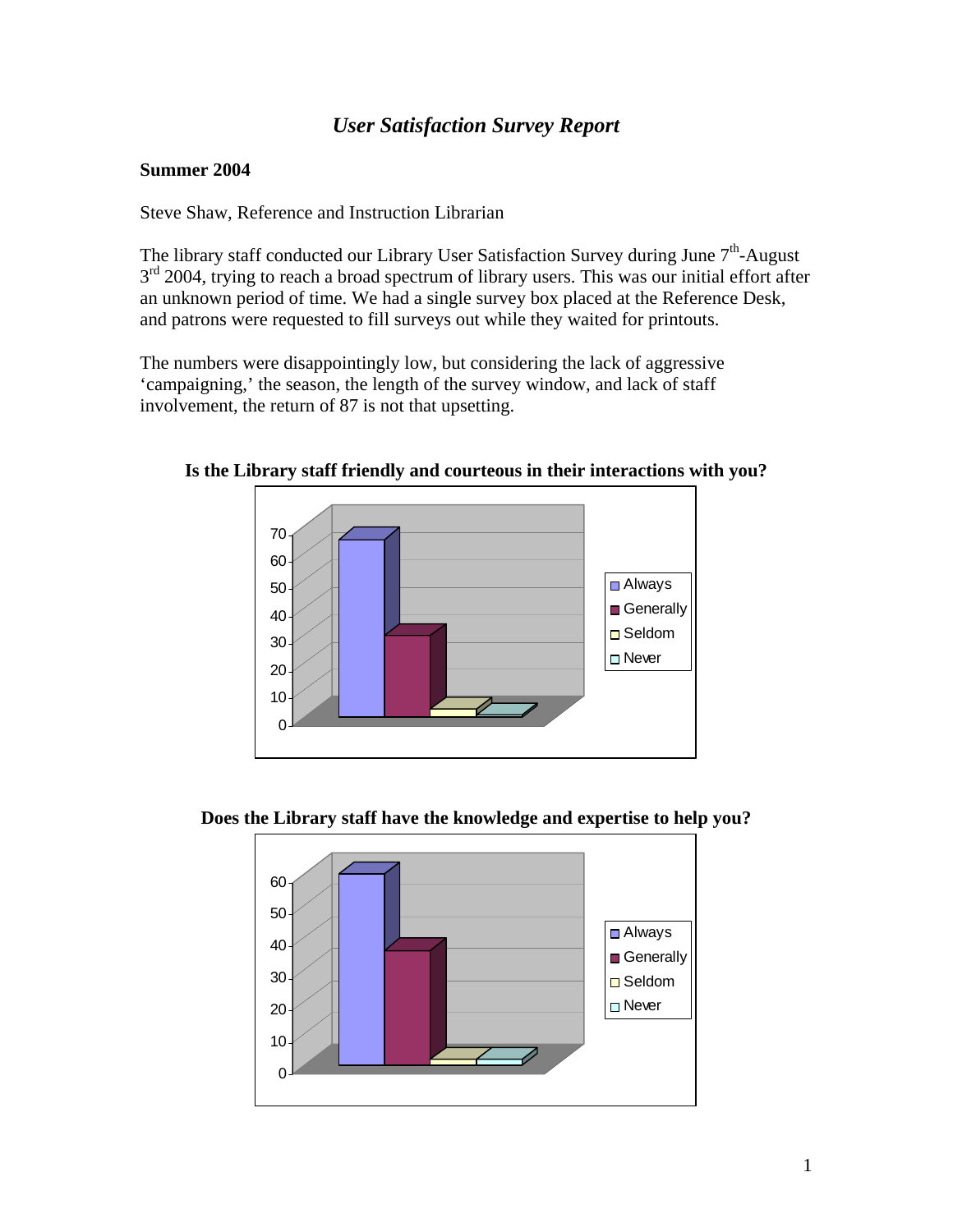

**Are the Library's collections (books, journals, etc.) useful to you?** 

**Is it easy for you to find and use the materials you need?**



**Are the Library's electronic resources easy to find and use?**

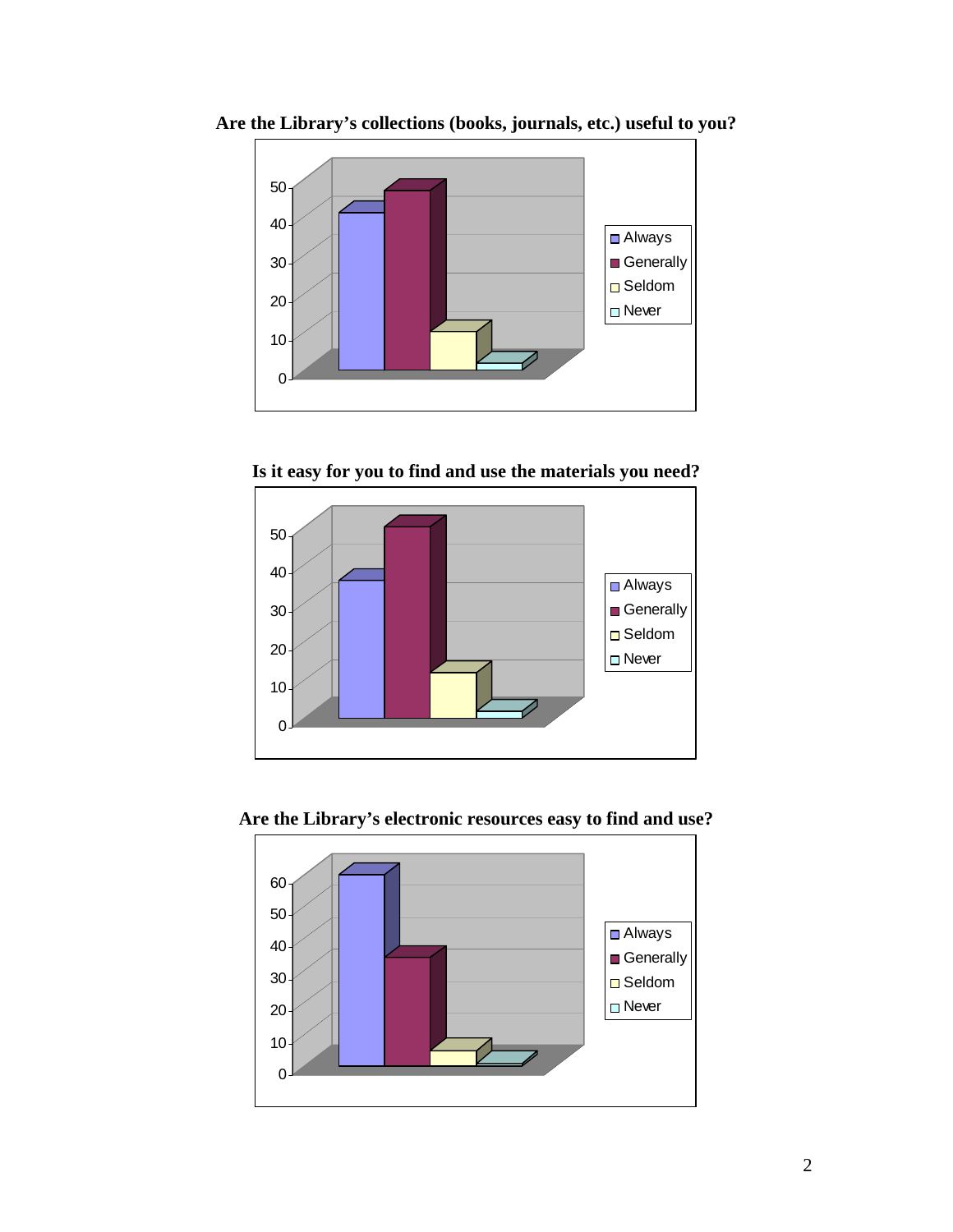

**Do these resources provide the information you need?**

**Is the equipment (copiers, printers, computers) working to your satisfaction?**



**Are the hours the Library is open useful to you?**